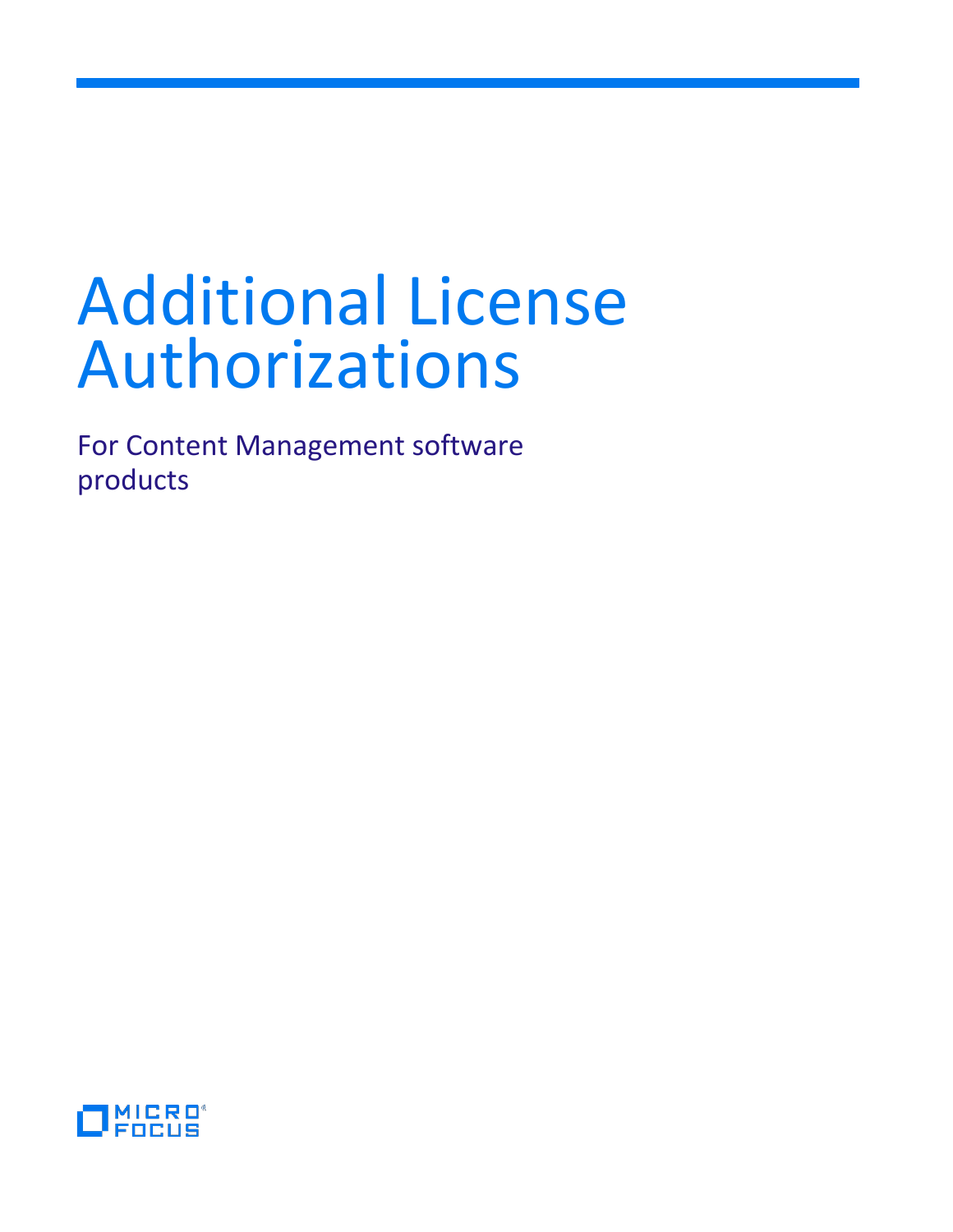# **Products and suites covered**

| <b>Products</b>                                                                                                     | E-LTU or E-<br>Media available | <b>Perpetual License</b><br>Non-production<br>use category ** | <b>Term License</b><br><b>Non-production</b><br>use category (if<br>available) |
|---------------------------------------------------------------------------------------------------------------------|--------------------------------|---------------------------------------------------------------|--------------------------------------------------------------------------------|
| ControlPoint (previously called HPE ControlPoint)                                                                   | Yes                            | Class 1                                                       | Class 3                                                                        |
| Content Manager (previously called HPE Content Manager, HP Records<br>Manager and HP TRIM)                          | Yes                            | Class 1                                                       | Class 3                                                                        |
| Structured Data Manager (previously called HPE Structured Data<br>Manager and HP Application information Optimizer) | Yes                            | Class 3                                                       | Class 3                                                                        |

\* Any product sold as E-LTU or E-Media shall be delivered electronically regardless of any contrary designation in a purchase order. \*\* Non-production use rights, if any, can be found at **[software.microfocus.com/legal/software-licensing](https://software.microfocus.com/legal/software-licensing)**.

# **Definitions**

Capitalized terms not otherwise defined in this ALA document are defined in the governing agreement.

| <b>Term</b>                             | <b>Definition</b>                                                                                                                                                                                                                                                                                                                 |
|-----------------------------------------|-----------------------------------------------------------------------------------------------------------------------------------------------------------------------------------------------------------------------------------------------------------------------------------------------------------------------------------|
| <b>Administrator Named</b><br>User      | Means a Named User who configures the system, sets up the policies and administers the control data,<br>such as protective markings, retention schedules, classifications etc.                                                                                                                                                    |
| <b>Casual Contributor</b><br>Named User | Means a Named User who uses other enterprise content management systems, such as WorkSite or<br>SharePoint, but need to declare finished records into Content Manager. They will mainly use the<br>integration with their ECM system or the web client and will not update documents through Content<br>Manager interfaces.       |
| CPU                                     | Means a system that contains a single central processing unit with a single integrated circuit package<br>with a single discrete processing core.                                                                                                                                                                                 |
| CPU Core or CRE                         | Means each individual core where a CPU may have more than one core.                                                                                                                                                                                                                                                               |
| Database or DB                          | Means a container which stores application data including table structure, stored procedures, and other<br>functionality that runs on a Database Instance.                                                                                                                                                                        |
| Database Instance                       | Means a software application that has the sole purpose of acting as a container that hosts and executes<br>one of more Databases.                                                                                                                                                                                                 |
| Device or Dev                           | Means an addressable entity, physical or virtual, including but not limited to router, switch, bridge, hub,<br>server, PC, laptops, handheld device or printer that resides within the range defined for interrogation<br>and asset tracking.                                                                                     |
| E-LTU and E-Media                       | Means products which are electronically delivered only, and as such any reference to FOB Destination or<br>delivery methods that are stated on your purchase order other than electronic shall be null and void with<br>respect to these E-LTU or E-Media products.                                                               |
| Implementation                          | Means an installation of the software on a single Server or installed on a cluster of Servers which work<br>together as a single installation of the software.                                                                                                                                                                    |
| <b>Inquiry Named User</b>               | Means a Named User who consumes the information that is added to Content Manager by other users<br>and searches and view records, but does not contribute themselves. An example is a shop-floor worker<br>accessing policy documents and work instructions. The Named User will mainly use the web client or<br>bespoke portals. |
| Instance                                | Means each Implementation of the application installed on a Server.                                                                                                                                                                                                                                                               |
| Integration                             | Means a connection between a source system such as a data feeder where the data or metadata are<br>migrated from the source to the Content Manager software.                                                                                                                                                                      |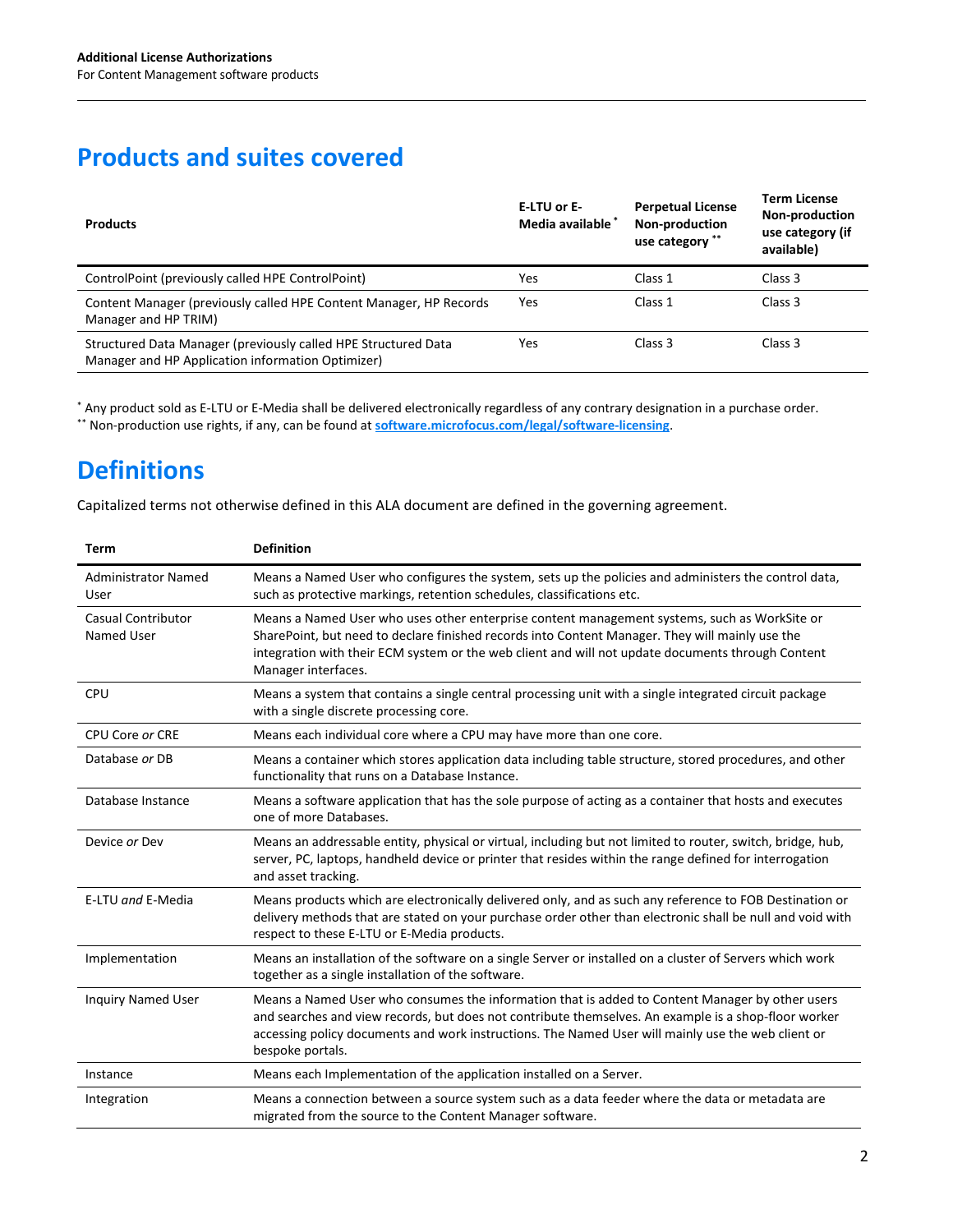#### **Additional License Authorizations**

For Content Management software products

| <b>Term</b>                              | <b>Definition</b>                                                                                                                                                                                                                                                                                                 |
|------------------------------------------|-------------------------------------------------------------------------------------------------------------------------------------------------------------------------------------------------------------------------------------------------------------------------------------------------------------------|
| <b>Internal Use</b>                      | Means access and Use of the software for purposes of supporting your internal operations or functions.                                                                                                                                                                                                            |
| Knowledge Worker<br>Named User           | Means a Named User who uses Content Manager as part of their day-to-day business processes as a<br>document management and filing system. These Named Users will take part in workflows, add and edit<br>documents and search for information.                                                                    |
| LTU                                      | Means License To Use.                                                                                                                                                                                                                                                                                             |
| Named User or<br>Nmd User                | Means a specific individual authorized by you to access the software regardless of whether they are<br>actively using the software.                                                                                                                                                                               |
| Object                                   | Means a discrete unit of content that has its own metadata and unique set of identifiers. Objects can<br>include any content type, including but not limited to audio, video, text, message or document. It has to<br>be findable in search, capable of being rendered in its native format, transported or held. |
| <b>Records Coordinator</b><br>Named User | Means a Named User who looks after the day-to-day records management tasks for a business unit. This<br>includes tasks such as interaction with storage providers for physical records, printing of labels and<br>managing the review of their business unit's records that are due for destruction.              |
| Repository                               | Means a set of data locations that are grouped together for the purpose of data analysis and<br>management.                                                                                                                                                                                                       |
| Server or Svr                            | Means any designated computer system in which an Instance or Instances of the software is installed.                                                                                                                                                                                                              |
| Source or Src                            | Means the production database being extracted or archived from.                                                                                                                                                                                                                                                   |
| TB                                       | Means terabytes which designates the amount of physical capacity that can be managed.                                                                                                                                                                                                                             |
| Term License to Use or<br>Term LTU       | Means a software license to use (LTU) which indicates in its license description that the license is valid<br>for a specific period of time such as One Month (1M), One Year (1Y) etc. Term LTU's are not perpetual<br>licenses.                                                                                  |
| Unlimited                                | Means without restrictions in terms of number of systems, devices or media, depending on the context.                                                                                                                                                                                                             |
| <b>Use</b>                               | Means to install, store, load, execute and display one copy of the software.                                                                                                                                                                                                                                      |

## **Software specific license terms**

Software products with software specific license terms are described below. Software products covered by this ALA document (as listed above) and not covered in this section do not have software specific license terms.

## **ControlPoint (previously called HPE ControlPoint)**

ControlPoint is licensed by TB and based on the maximum capacity under management by ControlPoint. The calculation of the TB's required is calculated by summing up the size of all the Repositories under management. If any subset of data is analyzed by two separate Repositories then this data is counted only once. Repository includes the following concepts present in ControlPoint: repository, subset, repository group.

Any amount of data that has been deleted or migrated outside the analyzed Repository by the software or in a manual matter frees ControlPoint licensing capacity that can be then reused. Said freed spaced can however be reused **only** to analyze the natural growth of the same Repository. The freed up licensing capacity can therefore not be used to analyze a new set of Repositories. Under these circumstances the customer is prohibited from pointing the product to a new Repository.

If the Repository is fully deleted or migrated from the primary Source (all of the originally analyzed files are deleted or migrated to a different location) then the freed up licensing capacity can be reused for a different Repository.

Under no other circumstances does the deletion or migration of data free licensing capacity.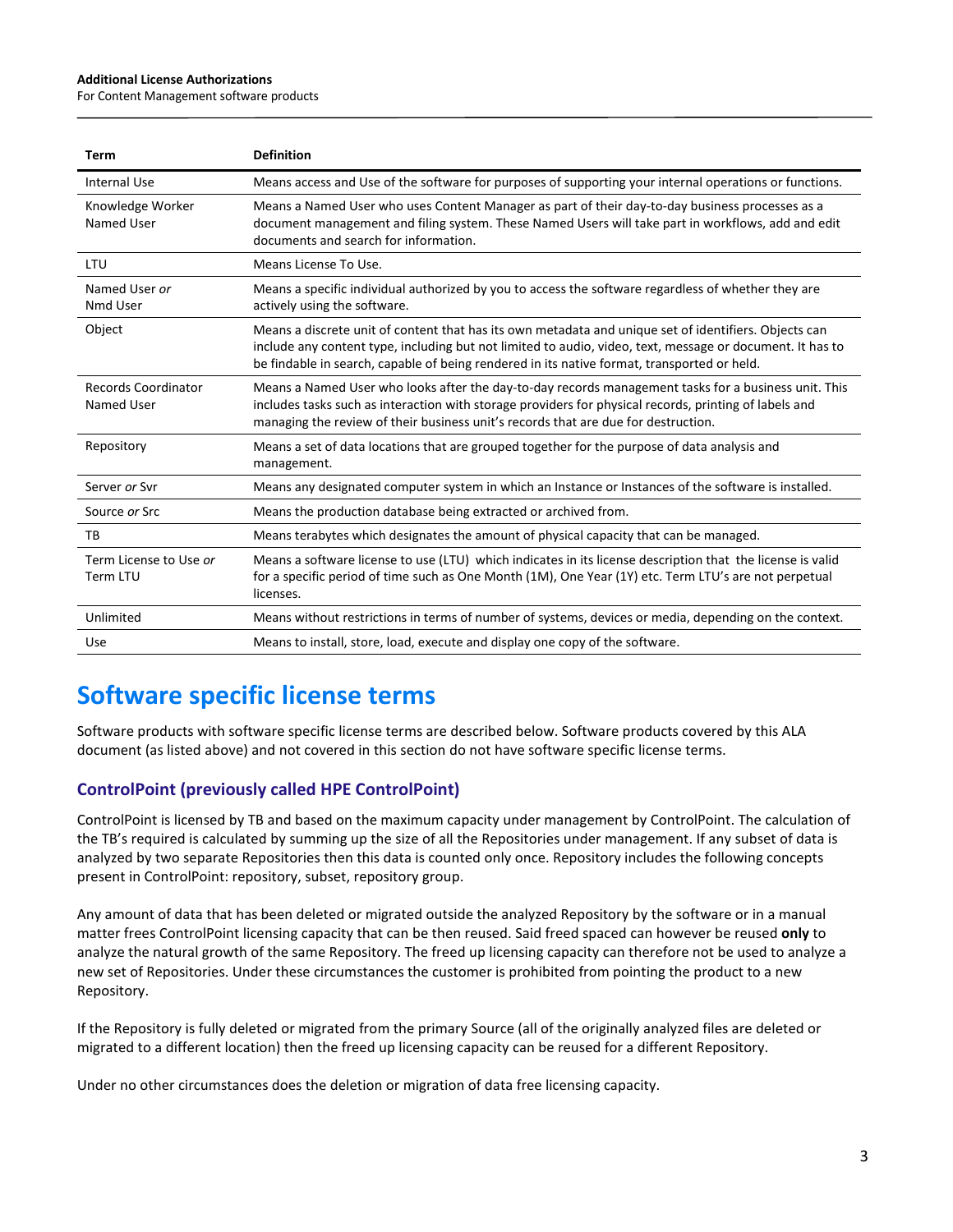### **Content Manager (previously called HPE Content Manager, HP Records Manager and HP TRIM)**

Content Manager 9.00 and higher and Records Manager 8.10 and higher are licensed as described below.

**Content Manager** is sold by edition; see product specifications for an overview of the functionality included in these editions. Each edition includes one Administrator Named User and one Records Coordinator Named User and each edition is further licensed separately by Administrator Named User, Records Coordinator Named User, Knowledge Worker Named User, Casual Contributor Named User and Inquiry Named User.

**Content Manager Auto-Classification** is sold by package; each package is licensed by Implementation.

**Content Manager Optical Character Recognition** is sold by package and is licensed per pack of 10 million Objects or for Unlimited Objects.

**Content Regulatory Record Keeping Base** is licensed per pack of 100 million Objects plus 10 Named Users.

**Content Manager Regulatory Record Keeping SAP Module** per pack of 100 million Objects or for Unlimited Objects.

**Content Manager Rendering** is licensed by Implementation.

**Content Manager SAP** is licensed per pack of 10 million Objects.

**Content Manager Volume Package** is licensed per pack of 500 thousand, 1 million, 3 million, 5 million, 10 million or 100 million Objects.

**Content Manager Warehouse Integration** is licensed per Integration.

A Named User license may not be transferred from one individual to another unless the original Named User no longer requires, and is no longer permitted to access.

TRIM (all versions) and Records Manager 8.00 are licensed as described below.

**Records Manager** is licensed per Named User and the base package includes the following modules: 1) Content Indexing, 2) WebDrawer, 3) Document Caching, 4) Transmittals/Communications, 5) Document Assembly, 6) Annotate/Redact, 7) User Gateway, 8) Kofax, 9) LabelLink and 10) Directory Sync.

**Records Manager Repository Management** is licensed per pack of 10 million Objects plus 10 Named Users.

**Records Manager Warehouse Integration** is licensed per Integration.

A Named User license may not be transferred from one individual to another unless the original Named User no longer requires, and is no longer permitted to access.

## **Structured Data Manager (previously called HPE Structured Data Manager, HP Application Information Optimizer and HP Database Archiving)**

**Structured Data Manager** is licensed by Source Database. If multiple Databases exist on one physical Server, each Database to be archived is considered a Source Database and must have a separate license. For example if three Databases reside on one physical Server and only one will be archived with Structured Data Manager, only that one Database is considered a Source Database and requires a license. Licenses cannot be transferred between production Databases.

**Structured Data Manager** is only licensed per Source Platform to customers who purchased such licenses prior to December 1, 2013.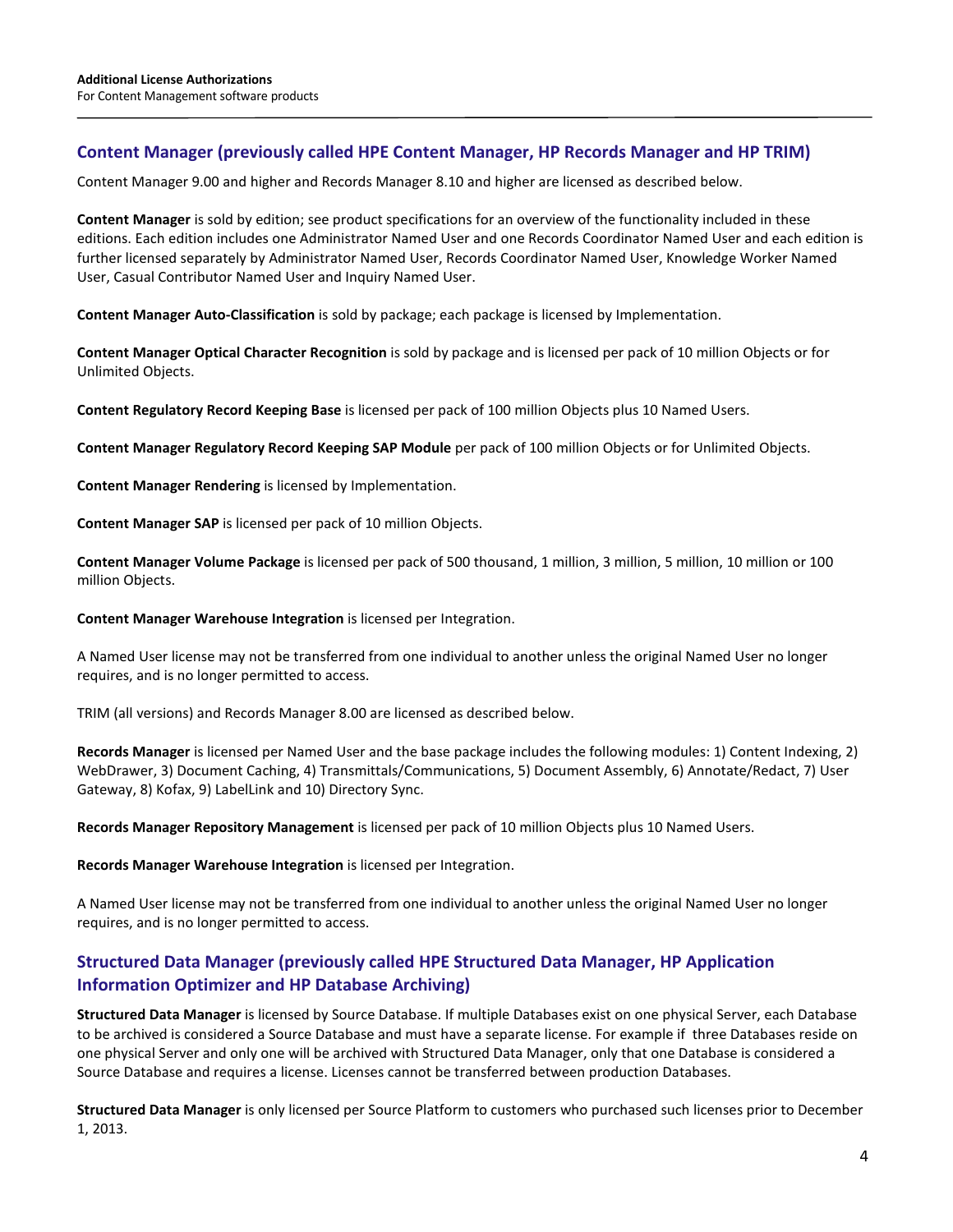**Structured Data Manager single Source Platform:** includes the license-to-use (LTU) for archiving data from a production Database to an archive in either the form of another Database or a file. Licensing is determined by:

- The total number of CPU Cores that are being used by the production Database to be archived.
- If multiple Databases exist on one physical server, each Database to be archived must have a separate license. For example if 3 Databases reside on one physical server and only one will be archived with Structured Data Manager, only that 1 Database requires a license.
- If the production Database does not have a fixed number of CPU Cores allocated to it, in a partitioned or provisioned environment for example, the Database should be licensed for the maximum number of CPU Cores that the Database could use at any given time.
- If the production Database resides in an Oracle RAC environment, the Database should be licensed according to the total number of CPU Cores across nodes allocated to that production Database.

Licenses cannot be transferred between production Databases. License does not include Neoview as a production Source Database.

**Structured Data Manager 5 Source Platform:** includes the license-to-use (LTU) for archiving data from 1-5 production Databases to an archive in either the form of another Database or a file. This multi-Source license is determined by:

- The total number of production Databases between 1-5 to be archived.
- This multi-Source license does not consider the amount of CPU Cores on each of the individual Databases.

This license is strictly limited for use on 1-5 production Databases. Use of the software on 6 or more production Databases is in violation of the license. Licenses cannot be transferred between production Databases. License does not include Neoview as a production source Database.

**Structured Data Manager 25 Source Platform:** includes the license-to-use (LTU) for archiving data from 1-25 production Databases to an archive in either the form of another Database or a file. This multi-Source license is determined by:

- The total number of production Databases between 1-25 to be archived.
- This multi-Source license does not consider the amount of CPU Cores on each of the individual Databases.

This license is strictly limited for use on 1-25 production Databases. Use of the software on 26 or more production Databases is in violation of the license. Licenses cannot be transferred between production Databases. License does not include Neoview as a production source Database. Options for all pre-packaged application support modules (EBS or PSFT), Transparency and Archive Query Server are included.

**Structured Data Manager Unlimited Source Platform:** includes the license-to-use (LTU) for archiving data for an Unlimited number of production Databases to archives in either the form of another Database or a file. This multi-Source license is strictly limited to the legal entity that this license is being sold to. This multi-Source license does not consider the amount of CPU Cores on each of the individual Databases. License does not include HP Neoview. Options for all pre-packaged application support modules (EBS or PSFT), Transparency and Archive Query Server are included.